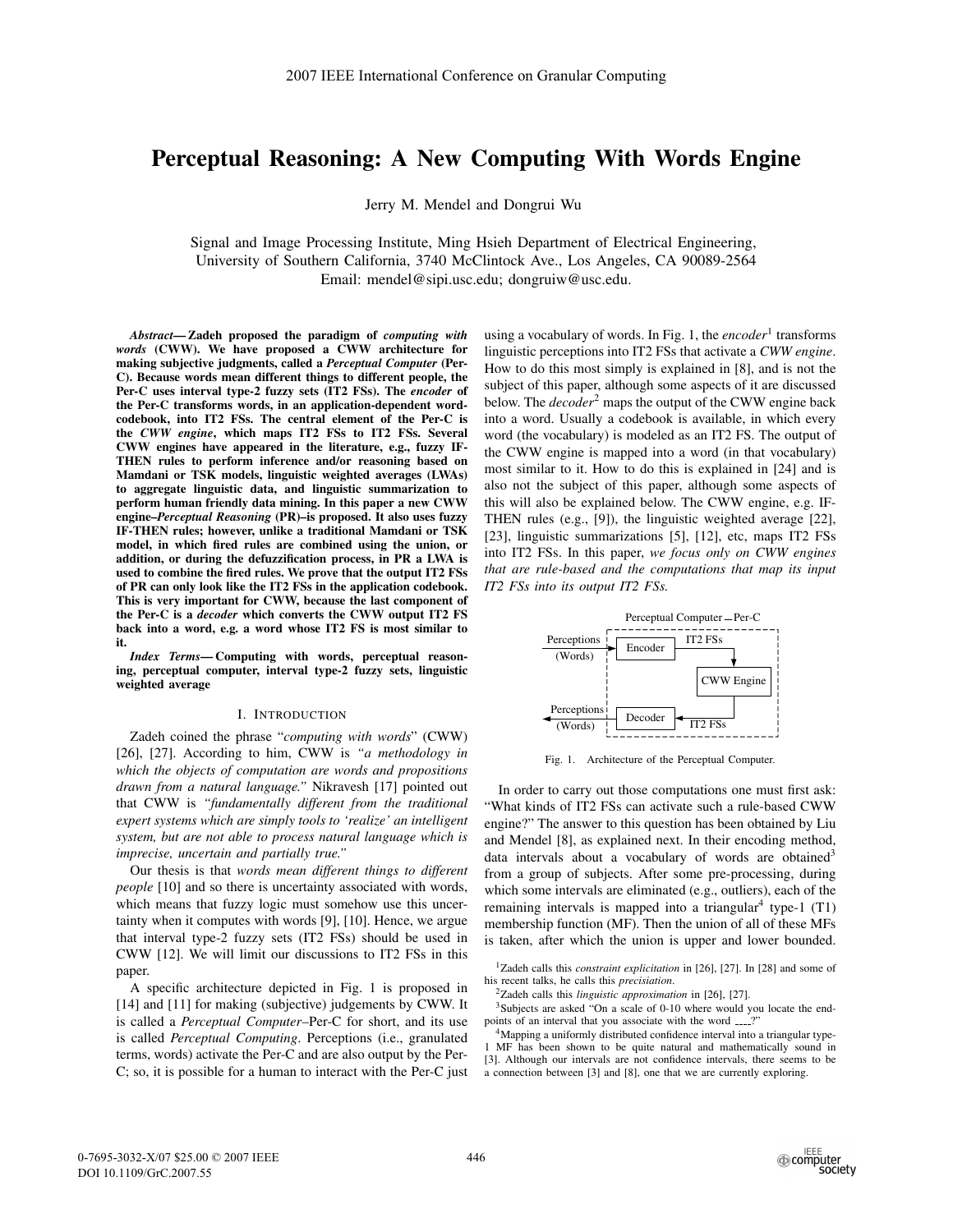The result is the footprint of uncertainty (FOU) for an IT2 FS5, which is completely described by these lower and upper bounds, called the lower membership function (LMF) and the upper membership function (UMF), respectively.

Surprisingly, when this methodology was applied to real data [8] only three general kinds of FOUs emerged, namely left-shoulder FOUs, right-shoulder FOUs and interior FOUs (see Fig. 2). These FOUs have the following general features:

- 1) Left- and right-shoulder FOUs: The legs of the LMF and UMF are not parallel.
- 2) Interior FOUs: The UMF is a trapezoid that usually is not symmetrical, and the LMF is a triangle that usually is not symmetrical.

Note that these results are due to mapping each subjects interval into a triangular MF, and do not change even if the interval is mapped into another MF shape such as a trapezoidal or a Gaussian, when the upper and lower bounds are approximated using piece-wise linear functions [12].

So, in a rule-based CWW engine only a very limited number of IT2 FSs can activate the rules, and we are not free to choose the shapes of their FOUs arbitrarily, as we are, e.g. in most other engineering applications of interval type-2 fuzzy logic systems (e.g., [9]).



Fig. 2. FOUs. (a) interior, (b) left-shoulder, and (c) right-shoulder.

<sup>5</sup>It is assumed that readers are familiar with IT2 FSs. If they are not, see, e.g. [13].

The general structure of a rule-based CWW Engine is: There are p inputs  $x_1 \in X_1$ ,  $x_2 \in X_2$ , ...,  $x_p \in X_p$  and one output  $y \in Y$ , and M rules, each of the form:

$$
R^i
$$
: If  $x_1$  is  $\tilde{F}_1^i$  and ... and  $x_p$  is  $\tilde{F}_p^i$ , Then y is  $\tilde{G}^i$  (1)

In this rule the  $p$  antecedents and the consequent are modeled as IT2 FSs that are a subset of the words in a CWW codebook; hence, they can only be IT2 FSs like the ones shown in Fig. 2.

*Comment:* The codebook for a CWW application may be rather large, so that users who interface with the Per-C can operate in a user-friendly environment. Usually, only a small subset of the words in the codebook would be used to establish the M rules, especially when rules are extracted from experts. What is important is that the words used to characterize each of the  $p$  antecedents and the consequent lead to FOUs that cover the domain of each antecedent. In our experience, 3-7 words will cover an interval, e.g. 0-10. ■

How one should model the M rules, their inference mechanism and the combining of multiple fired rules for a Per-C that is used for perceptual computing are questions that do not have unique answers; so, choices must be made. In this paper, the following choices (i.e., assumptions) are made:

*Assumptions:* (1) The result of combining fired rules must lead to an FOU that resembles the three kinds of FOUs in a CWW codebook; (2) IT2 MFs are separable; (3) No uncertainties are included about connective words; (4) Rules are activated by words that are modeled as either shoulder or interior IT2 FSs; and, (5) Minimum *t*-norm is used for *and* connective in rule antecedents. Because these assumptions are so important, brief discussions are provided next for each of them.

- 1) *The result of combining fired rules must lead to an FOU that resembles the three kinds of FOUs in a CWW codebook:* This is a very plausible requirement, since the decoder in the Per-C maps the CWW output FOU into a word in the codebook most similar to it. We will have much more to say about this requirement in Section II.
- 2) *IT2 MFs are separable:* Because each word in the vocabulary has been modeled independently, separable MFs seem reasonable.
- 3) *No uncertainties are included about connective words:* Although there exists a literature (e.g., [19]–[21] and [25]) for allowing the connective words *and* and *or* to incorporate uncertainties, except for [25] all results are for T1 FS antecedents and consequents, and even those results are very complicated. [25]'s results are even more complicated. Our first approach to a CWW rule-based engine is to keep it as simple as possible, and to see if sensible results can be obtained. If they cannot be, then one possibility is to use more complicated models for connector words, but, they must be in the context of IT2 FS models for words.
- 4) *Rules are activated by words that are modeled as either shoulder or interior IT2 FSs:* Rules will be activated by words that are in the codebook, and as we have explained these words will be modeled as assumed above.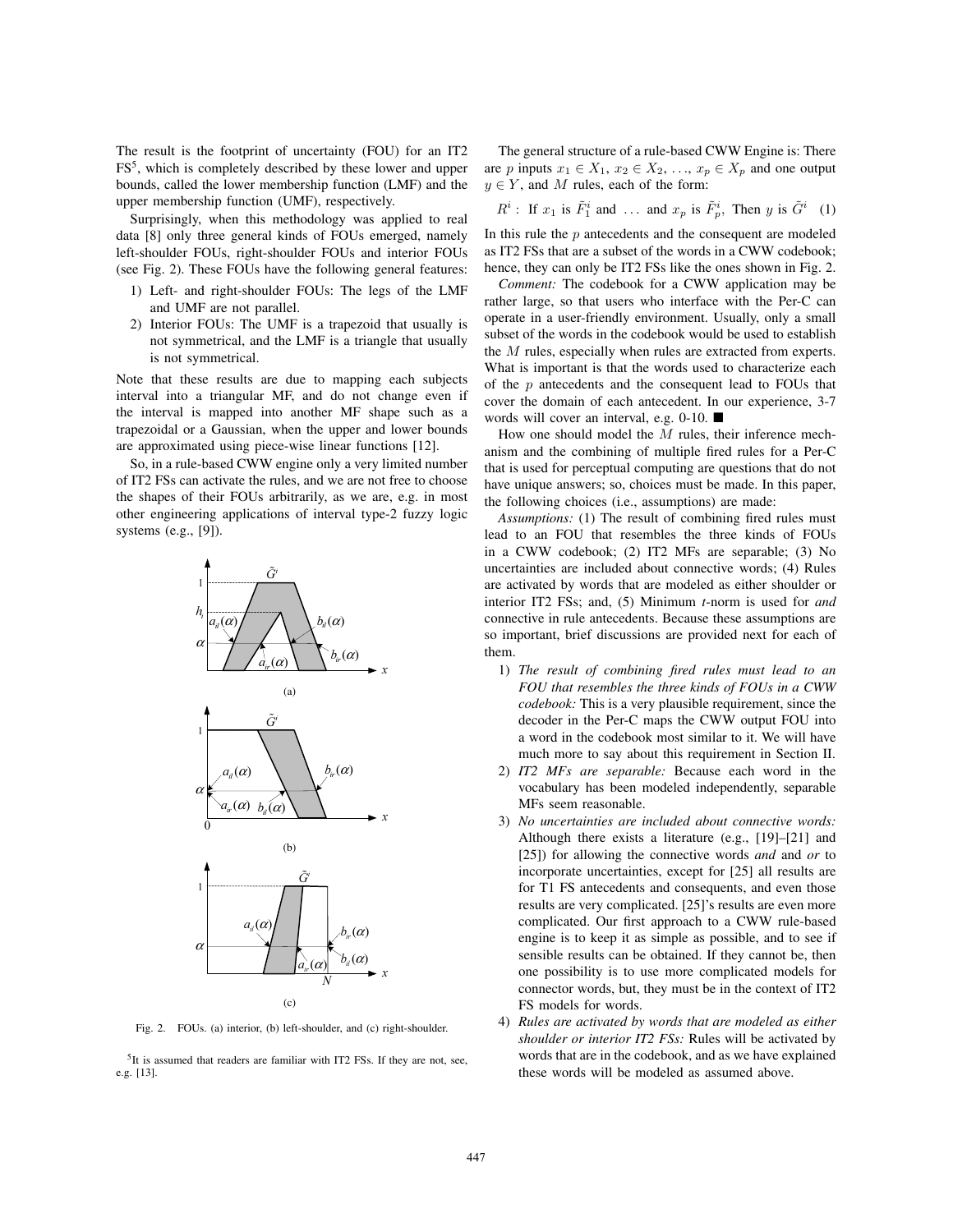5) *Minimum t-norm is used for and connective:* In a rulebased fuzzy logic system (FLS) product and minimum *t*-norms are most popular. We have found that computing the sup-min composition in closed form is relatively straightforward, but computing the sup-product composition is very difficult [16]. Because the Per-C is very different from the more popular function approximation use for an IT2 FLS, in which universal approximation dominates and product *t*-norm is most popular, there is no compelling reason to use product *t*-norm over the minimum *t*-norm. So, we have taken the pragmatic approach and have chosen to focus on the minimum *t*norm.

The rest of this paper is organized as follows: Section II introduces a kind of reasoning that satisfies Assumption 1, and which we call Perceptual Reasoning. Section III describes how to compute the firing intervals, Section IV describes how to combine the fired rules, and Section V draws conclusions.

# II. PERCEPTUAL REASONING

### *A. Introduction*

There are many models for the fuzzy implication, under the rubric of approximate reasoning, e.g. Table 11.1 in [6] lists 14. Each of these models has the property that it reduces to the truth table of material implication when fuzziness disappears, and to-date none of these models has been examined using IT2 FSs. Following is a quote from [2] that we have found to be very illuminating:

Rational calculation is the view that the mind works by carrying out probabilistic, logical, or decisiontheoretic operations. ... Rational calculation is explicitly avowed by relatively few theorists, though it has clear advocates with respect to logical inference. Mental logicians propose that much of cognition is a matter of carrying out logical calculations (e.g., [1], [4], [18]) ... Rational description, by contrast, is the view that behavior can be approximately described as conforming with the results that would be obtained by some rational calculation. This view does not assume (though it does not rule out) that the thought processes underlying behavior involves any rational calculation.

For the Per-C we do not implement logical reasoning as prescribed by the truth table of material implication; instead we subscribe to rational description.

Two fuzzy reasoning models that fit the concept of rational description are Mamdani and TSK, and both have been examined using IT2 FSs (e.g., [7], [9]); however, neither leads to a combined fired-rules output set that resembles the FOUs in our codebook (Fig. 2). Recall (e.g., see Fig. 6 in [13]), that even for T1 FSs each fired rule output FS for Mamdani implication that uses, e.g. the minimum t-norm looks liked a clipped version of the consequent  $FS<sup>6</sup>$ , and such a FS does not

 $6$ When it uses the product  $t$ -norm it looks like a scaled version of the consequent FS.

resemble the consequent FS. For a TSK model, the concept of a fired output FS does not occur, because the rule consequent in a TSK rule is not a FS, but is a function of the inputs.

How fired rules are connected (combined) for a Mamdani model is open to interpretation. Zadeh connected rules [29] using the word *ELSE*, which is itself a bit vague. Some have interpreted the word *ELSE* as the *OR* connector, some have interpreted it as the *AND* connector, and not surprisingly, some have interpreted it as a blend of both the AND and OR connectors. Others prefer to perform the combining as a part of defuzzification. There is no measured evidence (data) to support any of these rule-combining methods for a Mamdani model when the objective is to make subjective judgments.

Interestingly enough, fired rules are easily combined using the TSK model through a weighted average of rule consequent functions, where the weights are the rule firing strengths. The result though is not a FS; it is a point value for T1 FSs or an interval value for IT2 FSs. So, neither the Mamdani nor TSK models seem to be appropriate for the Per-C.

# *B. Perceptual Reasoning Described*

We now propose a new fuzzy reasoning model–Perceptual Reasoning–that not only fits the concept of rational description, but also satisfies Assumption 1, namely that *the result of combining fired rules must lead to an FOU that resembles the three kinds of FOUs in a CWW codebook.*

Perceptual Reasoning consists of two steps:

- 1) A firing interval is computed for each rule, as would be done for both the IT2 FS Mamdani and TSK models, and
- 2) The IT2 FS consequents of the fired rules are combined using a Linguistic Weighted Average (LWA) [22], [23] in which the weights are the firing intervals and the "signals" are the IT2 FS consequents.

Firing interval calculations are covered in Section III, and aggregation of the IT2 FS consequents using the LWA is covered in Section IV. In Section IV we also prove that the output of the LWA is an IT2 FS whose FOU resembles the three kinds of word FOUs in our codebook, i.e. it looks like the ones in Fig. 2.

# III. COMPUTING FIRING INTERVALS

In the IT2 FLS literature (e.g., [6], [9], [15]) computing the firing interval is simplest when inputs are modeled as singletons, more difficult when inputs are modeled as T1 FSs, and most difficult when inputs are modeled as IT2 FSs. Because our rules are always activated by IT2 FSs we must immediately be concerned with computing the firing interval for this most difficult case. Following is the computation of the firing interval for this case [7], [9], [15]:

*Theorem 1:* Let the *p* inputs that activate a collection of M rules be denoted  $\tilde{\mathbf{X}}'$ . The result of the input and antecedent operations for the ith fired rule is contained in the firing interval  $F^i(\tilde{\mathbf{X}}')$ , where

$$
F^{i}(\tilde{\mathbf{X}}') = [\underline{f}^{i}(\tilde{\mathbf{X}}'), \overline{f}^{i}(\tilde{\mathbf{X}}')] \equiv [\underline{f}^{i}, \overline{f}^{i}]
$$
 (2)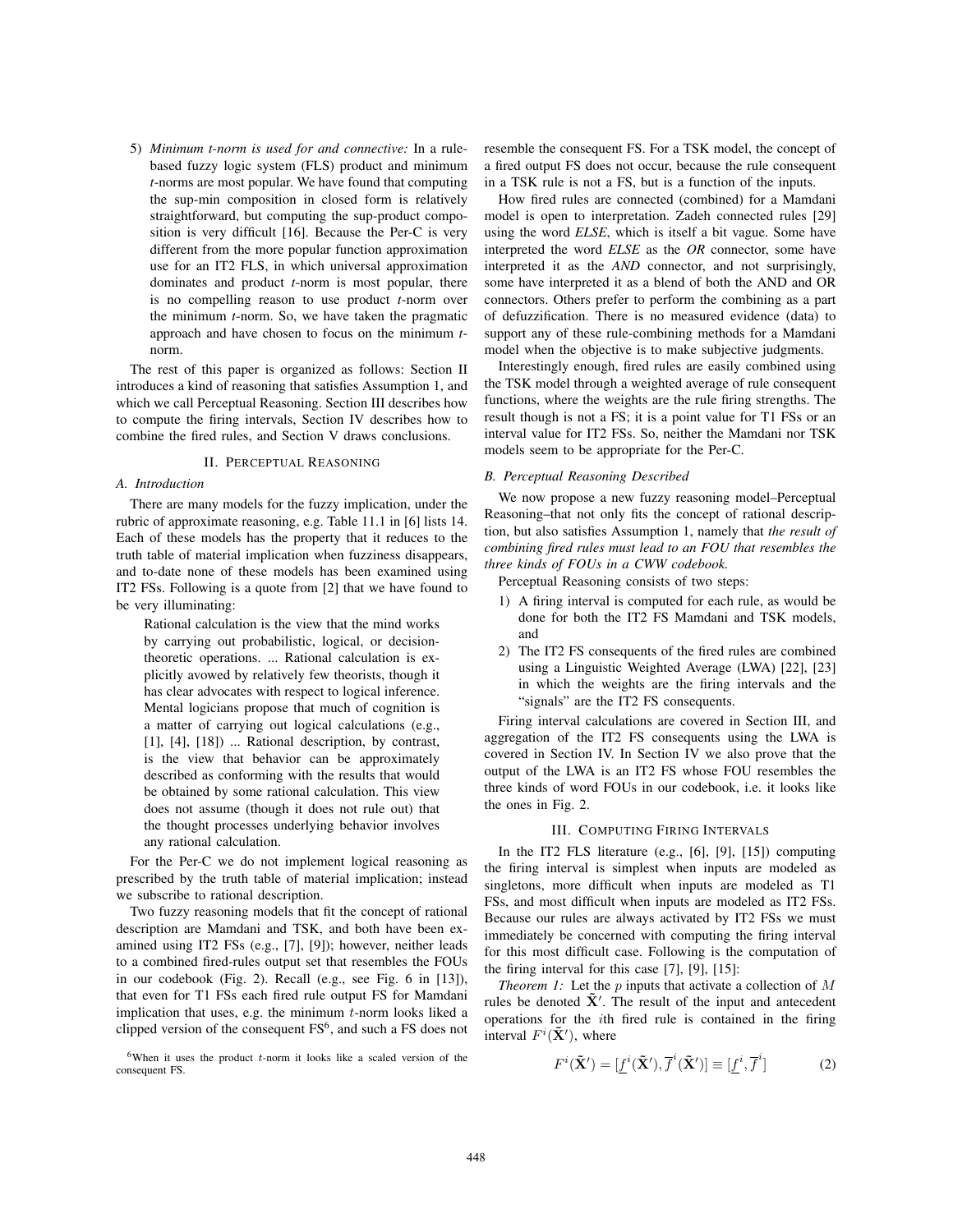in which

$$
\underline{f}^{i}(\tilde{\mathbf{X}}') = \sup_{\mathbf{x}} \int_{x_{1} \in X_{1}} \cdots \int_{x_{p} \in X_{p}} \left[ \underline{\mu}_{\tilde{X}_{1}}(x_{1}) \star \underline{\mu}_{\tilde{F}_{1}^{i}}(x_{1}) \right] \star
$$

$$
\cdots \star \left[ \underline{\mu}_{\tilde{X}_{p}}(x_{p}) \star \underline{\mu}_{\tilde{F}_{p}^{i}}(x_{p}) \right] / \mathbf{x}
$$
(3)

$$
\overline{f}^{i}(\tilde{\mathbf{X}}') = \sup_{\mathbf{x}} \int_{x_{1} \in X_{1}} \cdots \int_{x_{p} \in X_{p}} \left[ \overline{\mu}_{\tilde{X}_{1}}(x_{1}) \star \overline{\mu}_{\tilde{F}_{1}^{i}}(x_{1}) \right] \star \cdots \star \left[ \overline{\mu}_{\tilde{X}_{p}}(x_{p}) \star \overline{\mu}_{\tilde{F}_{p}^{i}}(x_{p}) \right] / \mathbf{x}
$$
\n(4)

and  $\star$  denotes a *t*-norm.

Though both minimum and product  $t$ -norms can be used in computing the firing intervals, we prefer the minimum  $t$ -norm for its simplicity. The detailed computations of (3) and (4) are presented in [16] and are omitted in this paper.

## IV. COMBINING THE FIRED RULES USING THE LWA

In this section it is assume that, for a given input  $\tilde{\mathbf{X}}'$ , firing levels  $F^i(\tilde{\mathbf{X}}')$  [see (2)] have been computed for all fired rules. The LWA for Perceptual Reasoning,  $\tilde{Y}_{PR}$ , can be written in the following expressive<sup>7</sup> way:

$$
\tilde{Y}_{PR} = \frac{\sum_{i=1}^{m} F^i(\tilde{\mathbf{X}}') \tilde{G}^i}{\sum_{i=1}^{m} F^i(\tilde{\mathbf{X}}')} \tag{5}
$$

In (5)  $F^i(\tilde{\mathbf{X}}')$  are intervals of non-negative real numbers,  $\tilde{G}^i$ are IT2 FSs, and  $m \leq M$  is the number of fired rules, i.e. the rules whose firing intervals do not equal [0, 0]. This LWA is a special case of the more general LWA in which both  $\tilde{G}^i$  and  $\tilde{F}^i(\tilde{\mathbf{X}}')$  are IT2 FSs.

 $\tilde{Y}_{PR}$  is an IT2 FS and is therefore completely described by its lower and upper MFs,  $LMF(\tilde{Y}_{PR})$  and  $UMF(\tilde{Y}_{PR})$ , respectively. How to compute  $LMF(\tilde{Y}_{PR})$  and  $UMF(\tilde{Y}_{PR})$ using  $\alpha$ -cuts is explained in [22], [23], and although all of the details of these calculations are unnecessary for the present paper, certain results are needed, and those are the ones focused on next.

Because [22], [23] is for a more general LWA in which both  $G^i$  and  $F^i$  are IT2 FSs, and in the present case  $F^i$  is not an IT2 FS, in order to use the results in [22], [23]  $F^i$  is interpreted here as a T1 FS whose MF is depicted in Fig. 3. Note that this T1 FS can in turn be interpreted as an FOU in which  $LMF(\tilde{F}^i(\tilde{\mathbf{X}}')) = UMF(\tilde{F}^i(\tilde{\mathbf{X}}'))$ , so that every point in the interval  $[f^i, \overline{f}^i]$  has membership [1, 1]. Observe, in Fig. 3, each  $\alpha$ -cut on  $F^i(\tilde{\mathbf{X}}')$  is the *same* interval<sup>8</sup>  $[f^i, \overline{f}^i]$ , for  $\forall \alpha \in [0,1]$ .

An interior FOU for  $\tilde{G}^i$  is depicted in Fig. 2(a), in which the height of  $LMF(\tilde{G}^i)$  is denoted  $h_i$ , the  $\alpha$ -cut on  $LMF(\tilde{G}^i)$ is denoted<sup>9</sup>  $[a_{ir}(\alpha), b_{il}(\alpha)]$  ( $\alpha \in [0, h_i]$ ), and the  $\alpha$ -cut on



Fig. 3.  $\tilde{F}^i(\tilde{\mathbf{X}}')$ , the interpreted IT2 FS for firing interval  $F^i(\tilde{\mathbf{X}}')$  of Rule-*i*.



Fig. 4.  $\tilde{Y}_{PR}$ , the LWA for Perceptual Reasoning.

 $UMF(\tilde{G}^i)$  is denoted  $[a_{il}(\alpha), b_{ir}(\alpha)]$  ( $\alpha \in [0, 1]$ ). When  $h_i <$ 1 an  $\alpha$ -cut on  $LMF(\tilde{G}^i)$  only exists for  $\alpha \in [0, h_i]$  whereas an  $\alpha$ -cut on  $UMF(\tilde{G}^i)$  exists for all  $\alpha \in [0,1]$ . One way to "extend" the  $\alpha$ -cuts on  $LMF(\tilde{G}^i)$  from  $\alpha \in [0, h_i]$  to  $\alpha \in$  $[0, 1]$  is to define:

$$
a'_{ir}(\alpha) = \begin{cases} a_{ir}(\alpha) & \alpha \le h_i \\ b_{ir}(\alpha) & \alpha > h_i \end{cases}
$$
 (6)

$$
b'_{il}(\alpha) = \begin{cases} b_{il}(\alpha) & \alpha \le h_i \\ a_{il}(\alpha) & \alpha > h_i \end{cases}
$$
 (7)

An interior FOU for  $\tilde{Y}_{PR}$  is depicted in Fig. 4. The  $\alpha$ -cut on  $UMF(Y_{PR})$  is  $[y_{Ll}(\alpha), y_{Rr}(\alpha)]$  and the  $\alpha$ -cut on  $LMF(\tilde{Y}_{PR})$  is  $[y_{Lr}(\alpha), y_{Rl}(\alpha)]$ , where the end-points of these  $\alpha$ -cuts are computed as solutions to the following optimization problems [22], [23]:

$$
y_{LI}(\alpha) = \min_{\forall f^i \in [\underline{f}^i, \overline{f}^i]} \frac{\sum_{i=1}^m a_{il}(\alpha) f^i}{\sum_{i=1}^m f^i}
$$
(8)

$$
y_{Rr}(\alpha) = \max_{\forall f^i \in [\underline{f}^i, \overline{f}^i]} \frac{\sum_{i=1}^m b_{ir}(\alpha) f^i}{\sum_{i=1}^m f^i}
$$
(9)

$$
y_{Lr}(\alpha) = \min_{\forall f^i \in [\underline{f}^i, \overline{f}^i]} \frac{\sum_{i=1}^m a'_{ir}(\alpha) f^i}{\sum_{i=1}^m f^i}
$$
(10)

$$
y_{Rl}(\alpha) = \max_{\forall f^i \in [\underline{f}^i, \overline{f}^i]} \frac{\sum_{i=1}^m b'_{il}(\alpha) f^i}{\sum_{i=1}^m f^i}
$$
(11)

Note that (see Fig. 4)  $y_{Lr}(\alpha)$  and  $y_{Rl}(\alpha)$  only exist for  $\alpha \in$  $[0, h_Y]$ ; however, it is not possible to compute  $h_Y$  ahead of time; so, instead, the following simple strategy is used in [22], [23]: Compute  $[y_{Lr}(\alpha), y_{Rl}(\alpha)]$  as though it exists, and IF  $y_{Lr}(\alpha) \leq y_{Rl}(\alpha)$ , THEN keep  $[y_{Lr}(\alpha), y_{Rl}(\alpha)]$ ; otherwise discard  $[y_{Lr}(\alpha), y_{Rl}(\alpha)]$ . The last value of  $\alpha$  for which this test is passed is called  $h<sub>Y</sub>$ . Once  $h<sub>Y</sub>$  is determined then it is no longer necessary to compute  $[y_{Lr}(\alpha), y_{Rl}(\alpha)].$ 

<sup>&</sup>lt;sup>7</sup>We refer to  $(5)$  as "expressive" because it is not computed using multiplications, additions and divisions, as expressed by it. Instead,  $LMF(Y_{PR})$  and  $UMF(\tilde{Y}_{PR})$  are computed as explained in [22], [23].

<sup>&</sup>lt;sup>8</sup>To connect our special LWA with the more general one in [22], [23], note that  $c_{il}(\alpha) = c_{ir}(\alpha) = f^i$  and  $d_{il}(\alpha) = d_{ir}(\alpha) = \overline{f}^i$ , where in [22], [23] the  $\alpha$ -cut of  $UMF(\tilde{W}^i) = [c_{il}(\alpha), d_{ir}(\alpha)]$  and the  $\alpha$ -cut of

 $LMF(\tilde{W}^i) = [c_{ir}(\alpha), d_{il}(\alpha)]$ , and  $\tilde{W}^i$  plays the role of our  $F^i$ . <sup>9</sup>In this notation, the first subscript is an index that runs from 1 to at most <sup>9</sup>In this notation, the first subscript is an index that runs from 1 to at most  $m$ , whereas the second subscript is a pneumonic for <u>left</u> or right.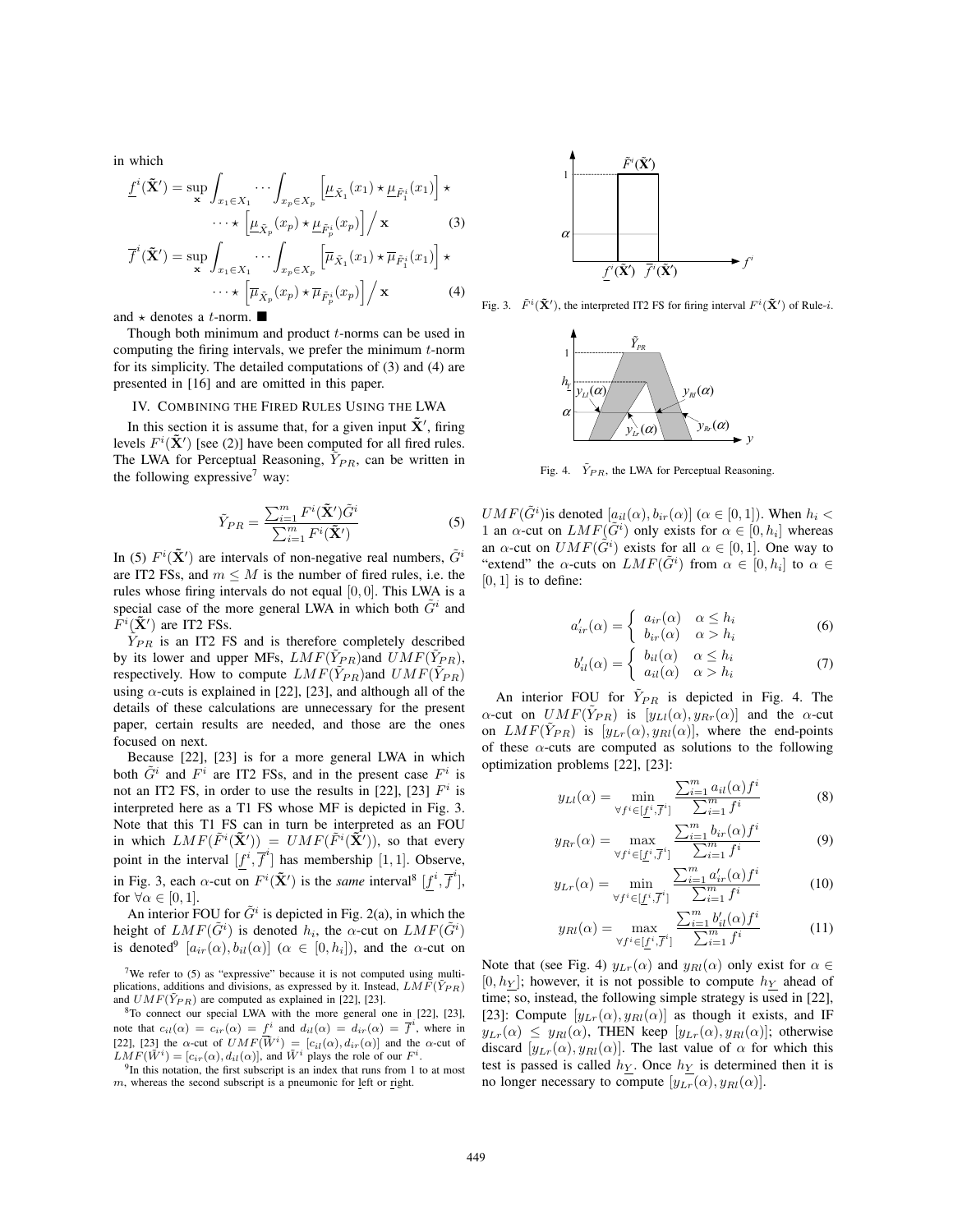With this as some background about the LWA as specialized to Perceptual Reasoning, we turn now to the verification of Assumption 1 (Section I) for  $Y_{PR}$ .

## *A. Perceptual Reasoning Verified*

In this section we prove that  $FOU(\tilde{Y}_{PR})$  *will resemble the three kinds of FOUs in a CWW codebook*. To begin, constructive tests are provided to establish when  $FOU(Y_{PR})$ is an interior, left-shoulder or right-shoulder FOU.

*Lemma 1:*  $FOU(Y_{PR})$  is an interior FOU if the  $\alpha = 0$   $\alpha$ -cut of  $\tilde{Y}_{PR}$  satisfies the following two inequalities (see Fig. 4):

$$
y_{Ll}(0) < y_{Lr}(0) \tag{12}
$$

$$
y_{Rl}(0) < y_{Rr}(0) \quad \blacksquare \tag{13}
$$

*Lemma 2:*  $FOU(\tilde{Y}_{PR})$  is a left-shoulder FOU if the  $\alpha$ -cuts of  $\tilde{Y}_{PR}$  satisfy the following equality (compare Fig. 4 with Fig. 2(b)):

$$
y_{Ll}(\alpha) = y_{Lr}(\alpha) = 0 \,\forall \alpha \in [0,1] \quad \blacksquare \tag{14}
$$

*Lemma 3:*  $FOU(\tilde{Y}_{PR})$  is a right-shoulder FOU if the  $\alpha$ -cuts of  $\tilde{Y}_{PR}$  satisfy the following equality (compare Fig. 4 with Fig. 2(c)):

$$
y_{Rl}(\alpha) = y_{Rr}(\alpha) = N \,\,\forall \alpha \in [0,1] \quad \blacksquare \tag{15}
$$

The tests in these lemmas are used in the proofs of Theorems 2-4, which are provided in [16].

*Theorem 2.*  $FOU(Y_{PR})$  *is an interior FOU if:* 

- 1) All  $FOU(\tilde{G}^i)$  are interior FOUs, or
- 2)  $FOU(\tilde{G}^i)$  consist of more than one kind of FOUs (e.g., interior and left-shoulder), and for at least two kinds there exists at least one associated firing interval for which  $f^i > 0$ .

Condition (1) is intuitive because when it is true then  $\overline{Y}_{PR}$ is a weighted average of interior FOUs. Condition (2) is less intuitive; it allows for  $\tilde{G}^i$  to be a mixture of just left and right shoulder FOUs, just left-shoulder and interior FOUs, just right-shoulder and interior FOUs, or interior, left-shoulder and right-shoulder FOUs. The proof of Theorem 1 considers all possible sub-cases. The condition that there must be at least one associated firing interval for which  $f^{i} > 0$  eliminates the possibility that  $y_{Ll}(0) = y_{Lr}(0)$  and  $y_{Rl}(0) = y_{Rr}(0)$ .

*Theorem 3.*  $FOU(\tilde{Y}_{PR})$  *is a left-shoulder FOU if:* 

- 1) All  $FOU(\tilde{G}^i)$  are left-shoulder FOUs, or
- 2) At least one  $FOU(\tilde{G}^i)$  is a left-shoulder FOU, and for each  $FOU(\tilde{G}^i)$  that is not a left-shoulder FOU its corresponding firing interval is such that  $f^i = 0$ .

As in Theorem 2, Condition (1) of Theorem 2 is intuitive, because when it is true then  $Y_{PR}$  is a weighted average of leftshoulder FOUs. Condition (2) is less intuitive; the condition that  $f^{i} = 0$  for all non-left-shoulder FOUs is needed so that (14) is satisfied.

*Theorem 4.*  $FOU(\tilde{Y}_{PR})$  *is a right-shoulder FOU if:* 1) All  $FOU(\tilde{G}^i)$  are right-shoulder FOUs, or

2) At least one  $FOU(\tilde{G}^i)$  is a right-shoulder FOU, and for each  $FOU(\tilde{G}^i)$  that is not a right-shoulder FOU its corresponding firing interval is such that  $f^i = 0$ .

Comments about this theorem are so similar to those made for Theorem 3 that we leave them to the reader.

*Theorem 5.* When only one rule is fired, say the  $i^{\text{th}}$ , then  $FOU(\tilde{Y}_{PR}) = FOU(\tilde{G}^i)$ .

Such a result cannot be obtained for Mamdani Reasoning (see Fig. 5(a)) or other kinds of approximate reasoning methods. The fired-rule output set obtained from Mamdani reasoning leads to an FOU that is not in the CWW codebook.

Taken together, these four theorems demonstrate that  $FOU(Y_{PR})$  will resemble the three kinds of FOUs–left-, right*shoulder and interior FOUs–in a CWW codebook*. To the best knowledge of the authors, there is no other kind of reasoning (applied to IT2 FSs) available in the literature that can accomplish this.



Fig. 5. When only one rule is fired: (a) Fired-rule FOU  $\tilde{Y}_M$  from Mamdani Reasoning (minimum t-norm), and (b)  $\tilde{Y}_{PR}$  from Perceptual Reasoning.

#### V. CONCLUSIONS

A new CWW engine, Perceptual Reasoning, has been proposed in this paper. It uses IF-THEN rules; however, different from traditional IF-THEN rules based CWW engines, which use Mamdani or TSK models, a LWA is used to combine the fired rules. The main advantage of perceptual reasoning is that its output FOU is a left-shoulder, right-shoulder, or an interior FOU, which resembles the three types of input FOUs in a CWW codebook. This is different from Mamdani and TSK models, none of which can map normal FSs into a normal FS. To the best knowledge of the authors, there is no other kind of reasoning (applied to IT2 FSs) available in the literature that can accomplish this.

#### **REFERENCES**

[1] M. D. S. Brain, "On the relation between the natural logic of reasoning and standard logic," *Psychological Review*, vol. 85, pp. 1–21, 1978.